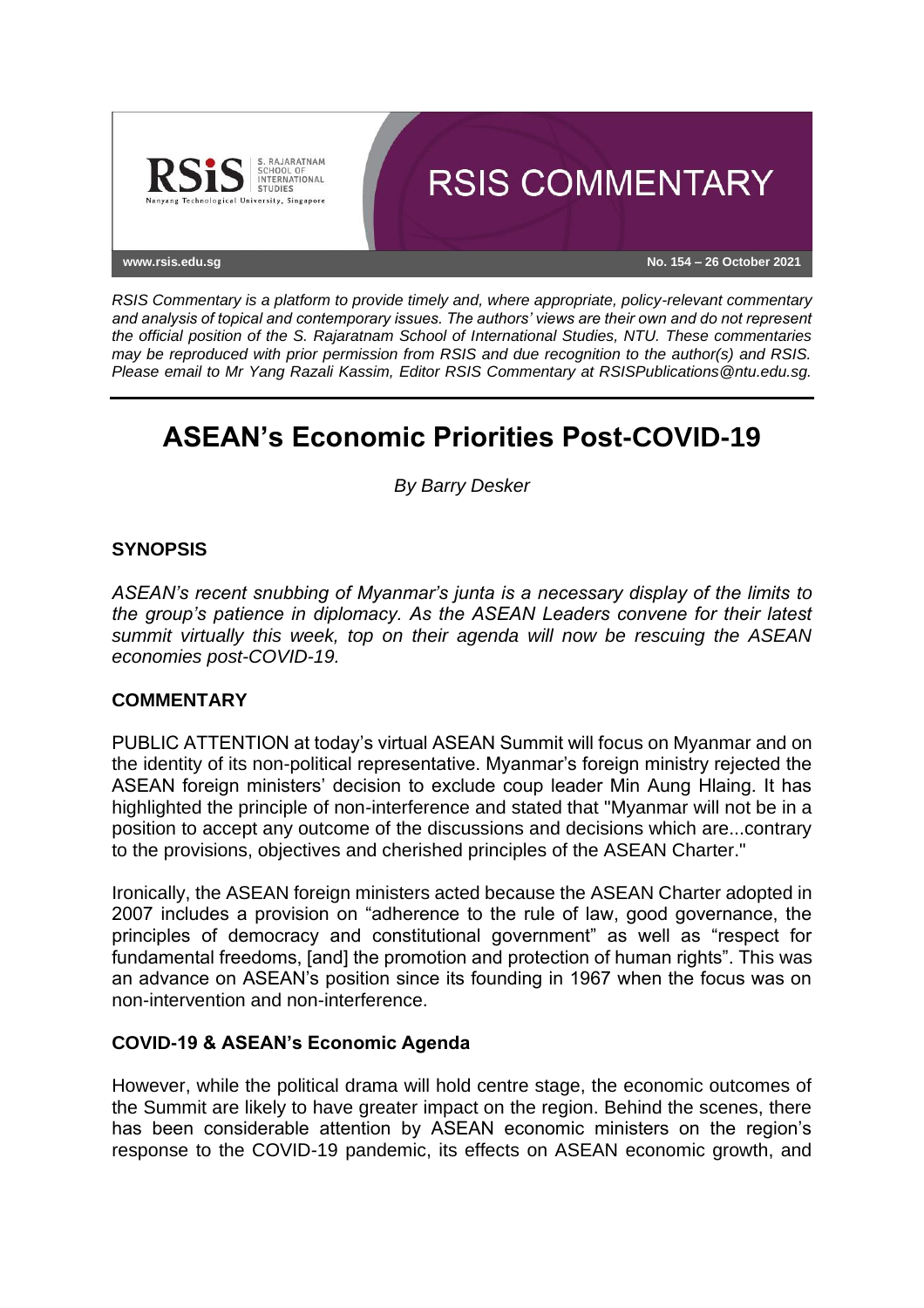measures which could be taken at the regional level to restore ASEAN's growth trajectory.

The COVID-19 pandemic has had a devastating effect on ASEAN economies. The region responded well to the initial spread of the virus in 2020, avoiding the huge loss of life seen in the United States and elsewhere, by effective lockdowns, mask wearing and general adherence to initiatives of governments in the region. Indonesia and the Philippines were the worst affected in 2020.

However, the spread of the Delta variant in 2021 triggered a sharp increase in fatalities and infections, partly caused by the slowness in procuring vaccines. Political infighting in Malaysia, including the holding of the Sabah state election at the height of the pandemic, led to a spike in Malaysian infections.

In the aftermath of the Myanmar coup in February 2021, and growing domestic resistance, there has been a surge of fatalities and infections in the country, especially as the junta has prioritised vaccines for its allies and supporters.

Nevertheless, as the percentage of vaccinated persons rapidly increases, governments in the region are moving from dealing with the pandemic to a growing realisation that COVID-19 is now endemic in the region. The message from policy makers is that we are entering a new normal where we must learn to co-exist with the virus. Strategies targeting zero infections are no longer feasible.

### **COVID-19's Impact: Three Key Shifts**

On the positive side, ASEAN states have maintained their relative importance in global trade. Myanmar is the exception, with the World Bank expecting its economy to contract by 18 per cent in 2021, because of the adverse impact of the February 2021 military coup and the continuing pandemic.

ASEAN states have demonstrated economic resilience, despite the adverse impact of the spike in Delta variant COVID-19 cases. However, current high commodity prices, with the ongoing weakness in trade in services, will result in future downside risks.

Beyond addressing the immediate challenges arising from the pandemic, ASEAN economies must be forward-looking and need to develop longer term resilience. The ASEAN economic ministers have focused on three key shifts in the global economy that the COVID-19pandemic has brought about or accelerated.

First, the pandemic has underscored the importance of maintaining global trade connectivity. The sudden imposition of lockdowns disrupted global supply chains. One consequence is that end users such as retailers are more likely to move away from 'just in time' manufacturing and reliance on a few manufacturing hubs.

Time-sensitive clothing retailers are likely to order apparel and clothing from manufacturers nearer to their outlets instead of relying on Vietnam or Bangladesh.

On the other hand, from the perspective of supply chain connectivity, ASEAN has been making significant strides especially through the Hanoi Plan of Action aimed at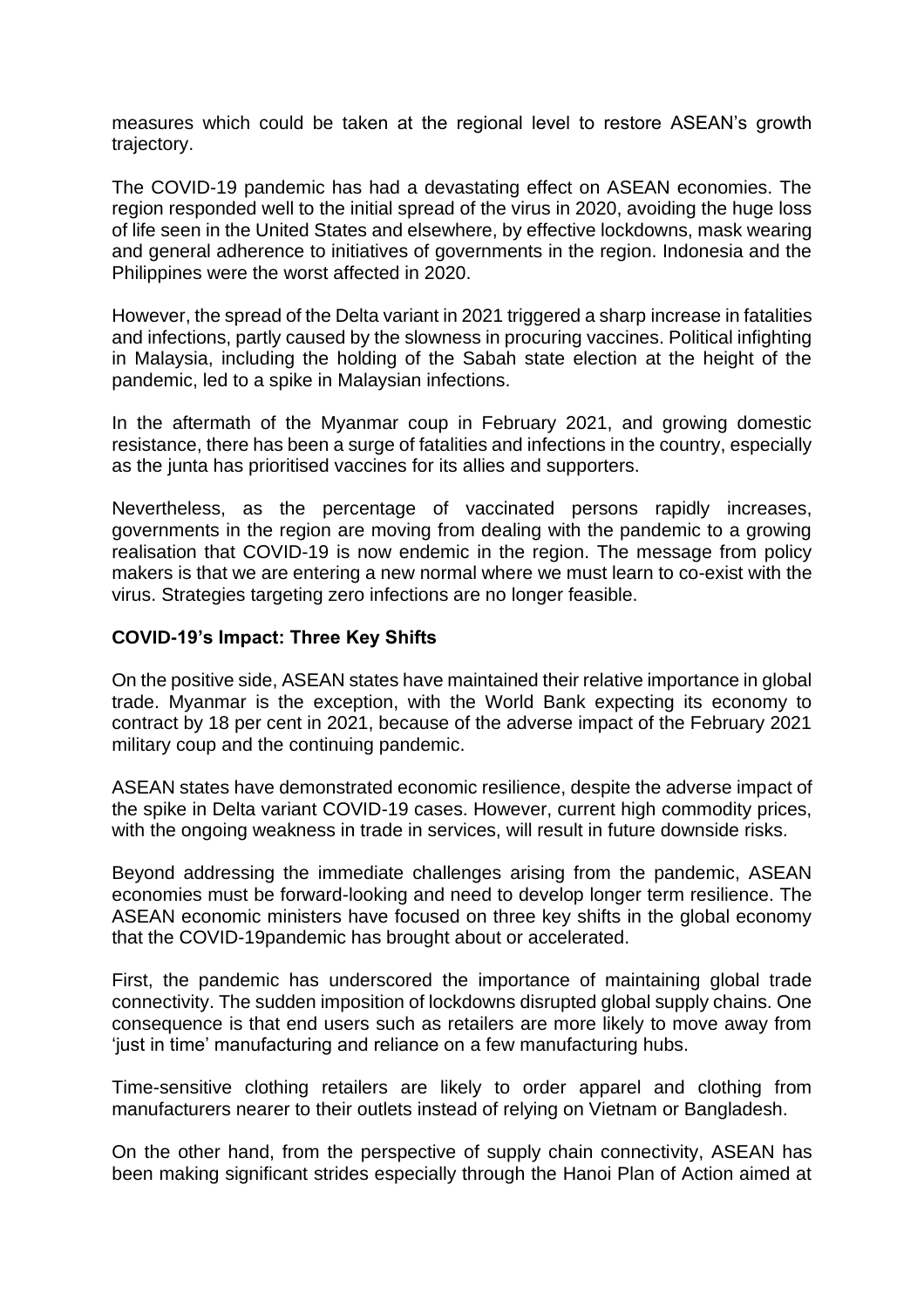strengthening ASEAN economic cooperation and supply chain connectivity in response to the pandemic. In addition to the previous list of medical-related products, the list has recently been expanded to include over 100 agriculture products.

This will reduce barriers to the flows of medical-related and agriculture products in the region. These measures will assist firms operating in the region which rapidly restructure their supply chains in response to COVID-19 shocks. Such firms are more likely to perform well and overcome current challenges.

### **Rising Protectionism & Accelerated Digitalisation**

One negative aspect is that the pandemic saw an increase in protectionist sentiments in the region. Renewed attention should now be focused on reducing Non-Tariff Measures (NTMs) for essential goods. The Summit will endorse the Non-Tariff Measures (NTM) Cost Effectiveness Toolkit (NTM Toolkit). The Toolkit aims to address NTMs through promoting good regulatory practices.

Besides promoting trade in goods, ASEAN also needs to pay attention to services and investment flows. The Summit will adopt the ASEAN Investment Facilitation Framework (AIFF) agreed earlier this year. The next step will be to implement and operationalise the AIFF.

ASEAN's challenge is to reduce the continuing high levels of protectionism in services. Entry into force of the ASEAN Trade in Services Agreement (ATISA) will create a more transparent, stable and predictable environment for regional trade in services; provides businesses with the widest preferential services access into ASEAN markets; and sets the stage for further services integration in ASEAN.

Second, the pandemic has accelerated digitalisation globally. The establishment of 'work from home' routines have emphasised digital connectivity. There is growing awareness of the need for a cohesive and comprehensive regional digital transformation strategy.

Such a strategy could incorporate the use of digital technologies such as track and trace technology, big data and blockchain. With our young and tech-savvy population, the ASEAN region holds tremendous potential for digitalisation.

The ASEAN Leaders will issue a statement on Advancing Digital Transformation in ASEAN, which affirms ASEAN's commitment to strengthen regional digital integration and transformation towards becoming a leading digital community.

In September 2021, the ASEAN Economic Ministers endorsed the Bandar Seri Begawan Roadmap outlining an ASEAN digital transformation agenda for ASEAN's economic integration and the integration of the regional digital economy. ASEAN will embark on a study for a Digital Economy Framework Agreement (DEFA) by 2023 and commence negotiations by 2025.

### **Sustainability: ASEAN Framework for a Circular Economy**

Third, sustainability is a global trend that has come rapidly to the fore. ASEAN